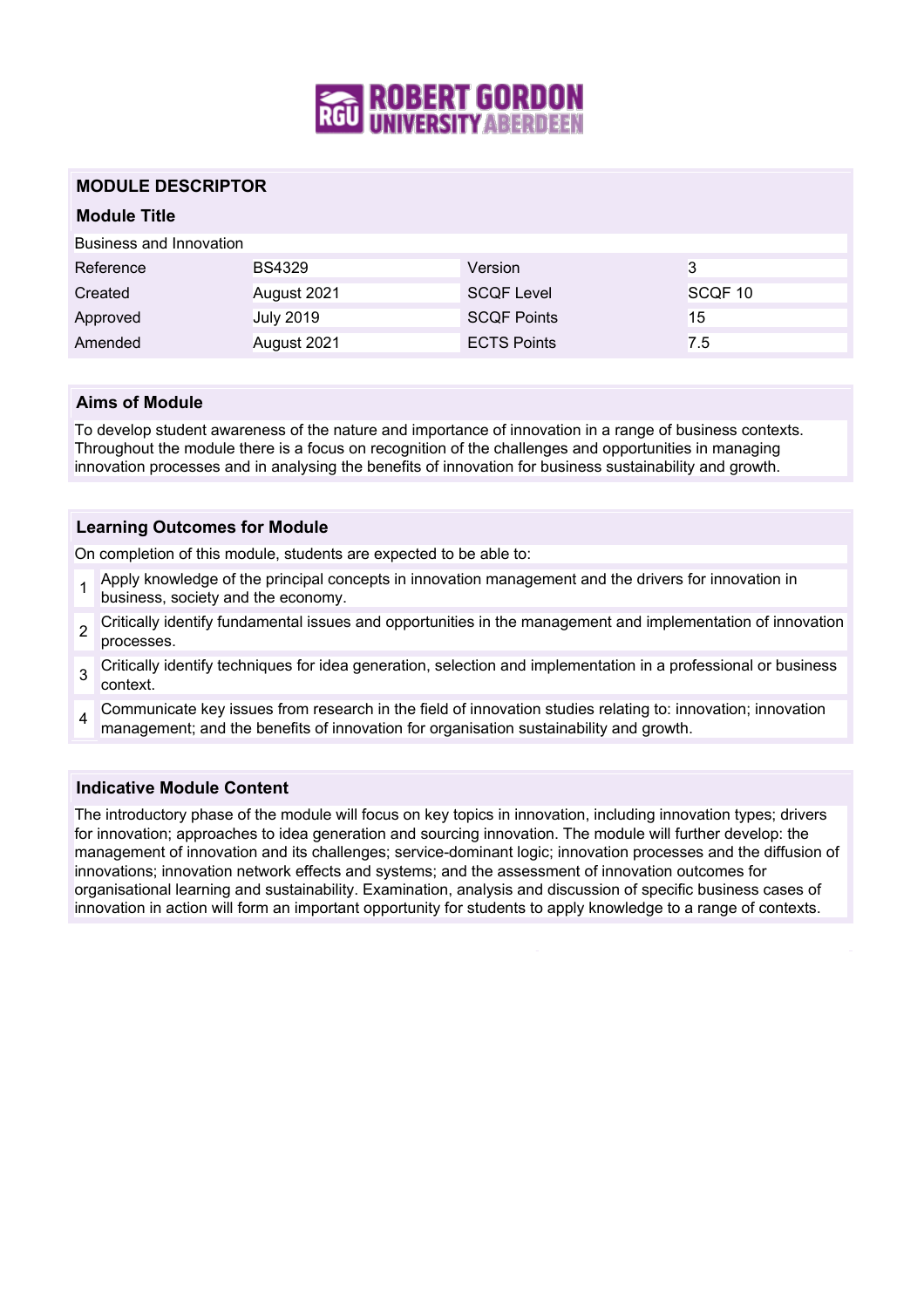Module Ref: BS4329 v3

### **Module Delivery**

Delivery of this module will draw upon: lecture content; group discussions; online materials; case study analysis; and directed study to reflect mode of delivery. A flipped classroom approach will be adopted for some activities.

| <b>Indicative Student Workload</b>                                    | Full Time | Part Time |
|-----------------------------------------------------------------------|-----------|-----------|
| <b>Contact Hours</b>                                                  | 29        | 29        |
| Non-Contact Hours                                                     | 121       | 121       |
| Placement/Work-Based Learning Experience [Notional] Hours             |           | N/A       |
| <b>TOTAL</b>                                                          | 150       | 150       |
| Actual Placement hours for professional, statutory or regulatory body |           |           |

# **ASSESSMENT PLAN**

*If a major/minor model is used and box is ticked, % weightings below are indicative only.*

# **Component 1** Type: Coursework Weighting: 100% Outcomes Assessed: 1, 2, 3, 4 Description: Individual coursework

# **MODULE PERFORMANCE DESCRIPTOR**

### **Explanatory Text**

Component 1 comprises 100% of the module grade. To pass the module, a D grade is required.

| Module Grade | Minimum Requirements to achieve Module Grade:                                  |  |
|--------------|--------------------------------------------------------------------------------|--|
| A            | A                                                                              |  |
| в            | B                                                                              |  |
| C            |                                                                                |  |
| D            |                                                                                |  |
| Е            |                                                                                |  |
|              |                                                                                |  |
| <b>NS</b>    | Non-submission of work by published deadline or non-attendance for examination |  |

| <b>Module Requirements</b> |       |
|----------------------------|-------|
| Prerequisites for Module   | None. |
| Corequisites for module    | None. |
| <b>Precluded Modules</b>   | None. |